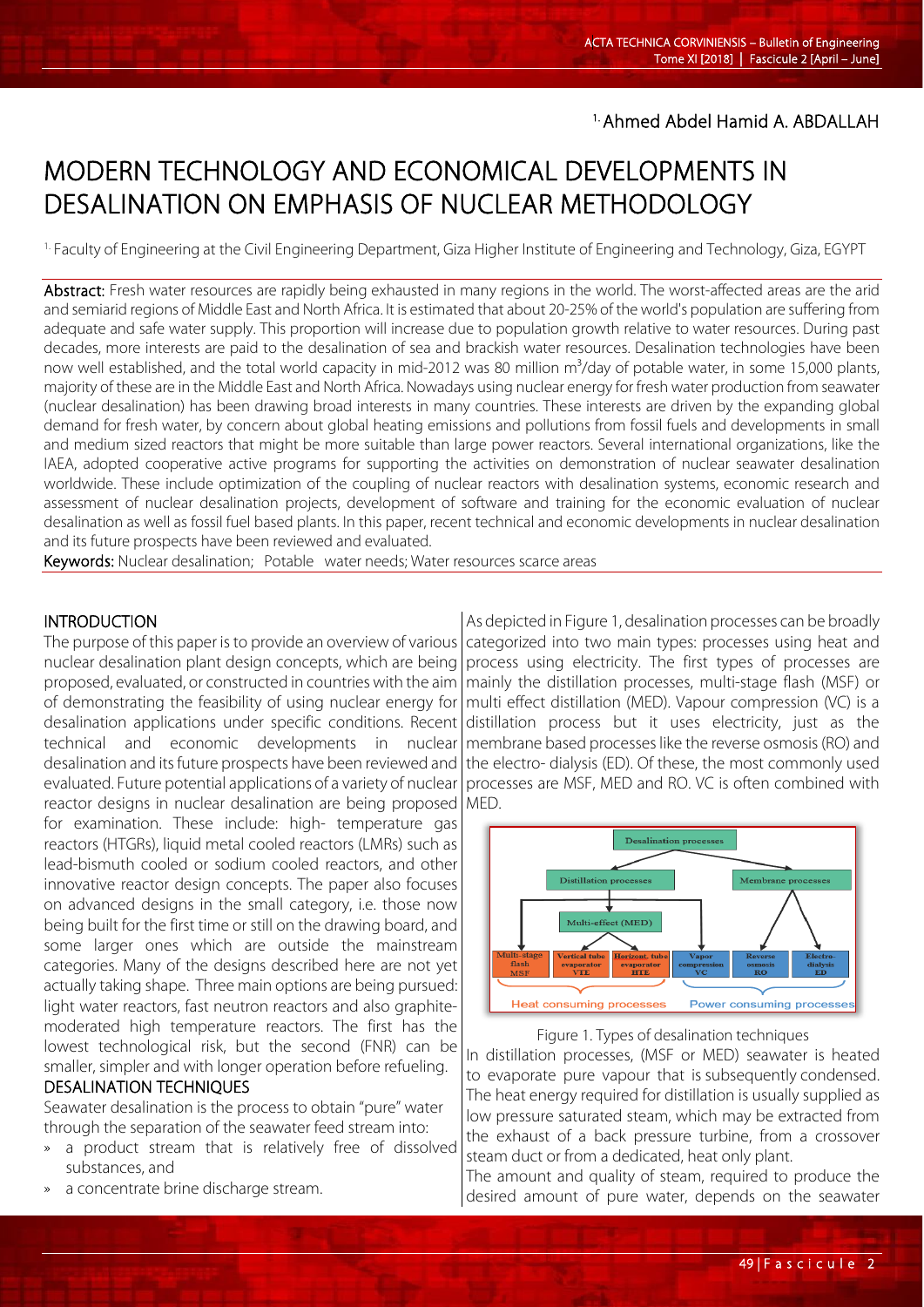temperature, the maximum brine temperature and the type, design and performance of the distillation plant. Usually, the efficiency of distillation plant is expressed in kg of pure water produced per kg of steam used in the first effect: this ratio is called the gain output ratio (GOR).

Desalination is an energy intensive process. For the MED and MSF plants, the principal energy is in the form of heat but some electrical energy is required for the pumps and auxiliaries. RO uses only electrical energy to create the required pressure. The total energy consumption of these two processes is a function of many variables: heating fluid temperature and flow rate, seawater temperature and salinity, desalination plant capacity etc. Indicative values are given in Table 1. Desalination processes are described from technical point of view in many literatures. [1-3]

## STATUS AND DEVELOPMENTS IN NON-NUCLEAR DESALINATION.

## Technical Status and Developments

In mid-2012, the total world capacity of potable water was 80 million  $m^3$ /day (29,200 GL/yr), in some 15,000 plants. A majority of these are in the Middle East and North Africa. The largest plant – Jubail 2 in Saudi Arabia - has 948,000 m<sup>3</sup>/day (346 GL/yr) capacity, operated by Saudi Water Conversion Corporation. Two thirds of the world capacity is processing seawater, and one third uses brackish artesian water. The major technology in use and being built today is reverse osmosis (RO) driven by electric pumps which pressurize water and force it through a membrane against its osmotic pressure. (About 27 Bar, 2700 kPa. Therefore RO needs compression of much more than this).

This accounted for 60% of 2011 world capacity. A thermal process, multi-stage flash (MSF) distillation process using steam, was earlier prominent and it is capable of using waste heat from power plants. It accounted for 26% of capacity in 2011. With brackish water, RO is much more cost-effective, though MSF gives purer water than RO. A minority of plants use multi-effect distillation (MED - 8% of world capacity) or Multi-effect Vapour Compression (MVC) or a combination of these. MSF-RO hybrid plants exploit the best features of each technology for different quality products.

In Israel, some 10% of Israel's water is desalinated, and one large RO plant provides water at 50 cents per cubic meter. Malta gets two thirds of its potable water from RO. Singapore in 2005 commissioned a large RO plant supplying 136,000 m<sup>3</sup>/day - 10% of needs, at 49 cents US per cubic meter. Malta gets two thirds of its potable water from RO, and this takes 4% of its electricity supply. Singapore in 2005 commissioned a large RO seawater desal plant supplying 136,000 m<sup>3</sup>/day -10% of needs, at 49 cents US per cubic meter, and has contracted for a  $318,500$  m<sup>3</sup>/d RO plant on a build-ownoperate basis, costing US\$ 700 million, to provide water at US 36  $c/m<sup>3</sup>$ . The same company is building a 500,000 m<sup>3</sup>/d seawater desal plant in Algeria [4].

The UAE operates the 820,000 m3/day Jebel Ali MSF plant in Dubai, Fujairah producing 492,000 m<sup>3</sup>/day, Umm Al Nar

394,000 m3 /day, and Taweelah A1 power and desal plant producing 385,000 m3 /day. In February 2012 China's State Council announced that it aimed to have 2.2 to 2.6 million m3 /day seawater desalination capacity operating by 2015[5].

The Kwinana desalination plant near Perth, Western Australia, has been running since early 2007 and produces about 140,000 m<sup>3</sup>/day (45 GL/yr) of potable water, requiring 24 MWe of power for this, hence 576,000 kWh/day, hence 4.1 kWh/m<sup>3</sup> overall, and about 3.7 kWh/m<sup>3</sup> across the membranes. The plant has pre-treatment, then 12 seawater RO trains with capacity of  $160,000$  m<sup>3</sup>/day which feed six secondary trains producing  $144,000 \text{ m}^3/\text{day}$  of water with 50 mg/L total dissolved solids. The cost is estimated at a \$ 1.20/m3 . Discharge flow is about 7% salt. Future WA desalination plants will have more sophisticated pretreatment to increase efficiency. In August 2011 the state government decided to double the size of its new Southern Water Desal Plant at Binning up plant near Perth to 100 GL/yr, taking the cost to about \$1.45 billion. Stage 1 of 50 GL/yr was within the A\$ 955 million budget. At the April 2010 Global

Water Summit in Paris, the prospect of desalination plants being co-located with nuclear power plants was supported by leading international water experts.

#### Energy Consumption and Economics

Desalination is energy-intensive process. As seen from Table 1, Reverse Osmosis (RO), needs up to 6 kWh of electricity per cubic meter of water (depending on its original salt content), hence 1 MWe will produce about 4000 to 6000 m<sup>3</sup> per day from seawater. MSF and MED require heat at 70-130°C and use 25-200 kWh/ $m<sup>3</sup>$ , though a newer version of MED (MED-MVC) is reported at 10 kWh/m<sup>3</sup> and competitive with RO. A variety of low-temperature and waste heat sources may be used, including solar energy, so the above kilowatt-hour figures are not properly comparable.

Table 1. Average energy consumption and water cost in desalination processes (modified after Ref. [2])

| Process    | World<br>installed<br>capacity<br>(%) | Specific Heat<br>Consumption<br>(kWth.h/m <sup>3</sup> ) | Specific<br>Electricity<br>Consumption<br>(kWth.h/m <sup>3</sup> ) | <b>Water Cost</b><br>(5 / m <sup>3</sup> ) |
|------------|---------------------------------------|----------------------------------------------------------|--------------------------------------------------------------------|--------------------------------------------|
| <b>MSF</b> | 44                                    | 50-110                                                   | $4 - 6*$                                                           | $0.8 - 1.86$                               |
| <b>MED</b> |                                       | 60-110                                                   | $1.5 - 2.5*$                                                       | $0.27 - 1.49$                              |
| <b>RO</b>  | 42                                    | none                                                     | $3 - 5.5$                                                          | $0.45 - 1.62$                              |
| FD         |                                       | none                                                     |                                                                    | 0.58                                       |
| VC.        |                                       |                                                          |                                                                    | $0.46 - 1.21$                              |

\* Some electricity is required to run the pumps and other auxiliary systems in MSF and MED

For brackish water and reclamation of municipal wastewater RO requires only about 1 kWh/m<sup>3</sup>. The choice of process generally depends on the relative economic values of fresh water and particular fuels, and whether cogeneration is a possibility. Approximately, it could be concluded that, in order to produce about 300 000 m3 /day, MED process would require about 550 MW (th) and 15 MW (e). To produce the same amount of water, RO would require only about 60 MW (e). The thermal energy requirements for MSF could be twice as much as those for the MED plant.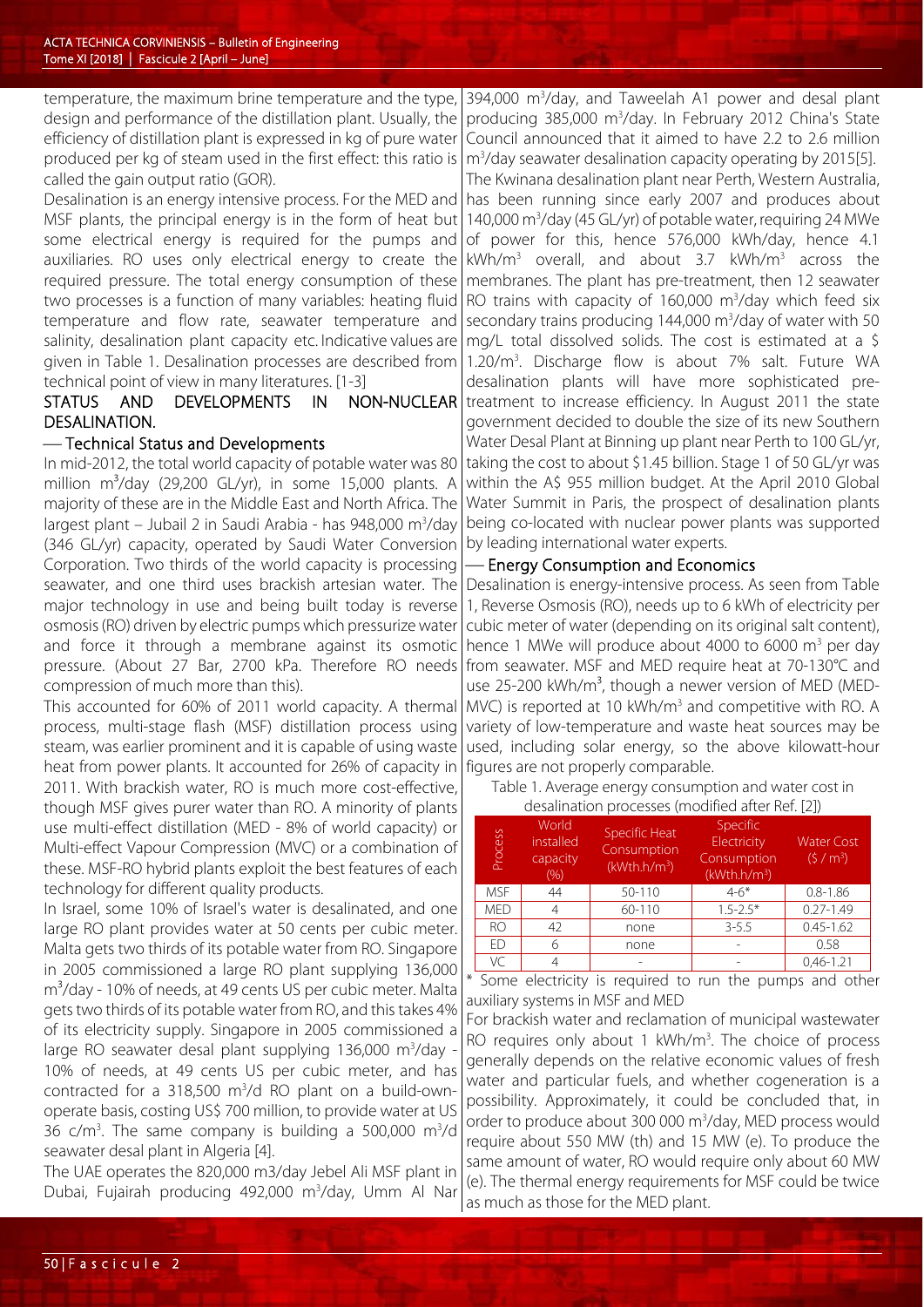#### NUCLEAR DESALINATION

#### Economical and Environmental Incentives

Nuclear desalination is defined to be the production of potable water from seawater in a facility in which a nuclear reactor is used as the source of energy for the desalination process. Electrical and/or thermal energy may be used in the desalination process. The facility may be dedicated solely to the production of potable water, or may be used for the generation of electricity and production of potable water, in which case only a portion of the total energy output of the reactor is used for water production. Nuclear power is a proven technology, which has provided more than 16% of world electricity supply in over 30 countries. More than ten thousand reactor-years of operating experience have been accumulated over the past 5 decades. In recent years, the option of combining nuclear power with seawater desalination has been explored to tackle water shortage problem. Over 175 reactor-years of operating experience on nuclear desalination have been accumulated worldwide. Several demonstration programs of nuclear desalination are also in progress to confirm its technical and economical viability under country-specific conditions, with technical coordination or support of IAEA.

In this context, nuclear desalination now appears to be the only technically feasible, economically viable and sustainable solution to meet the future water demands, requiring large scale seawater desalination:

- » Nuclear desalination is economically competitive, as compared to desalination by the fossil energy sources,
- » Nuclear reactors provide heat in a large range of temperatures, which allows easy adaptation for any desalination process.
- Some nuclear reactors furnish waste heat (normally evacuated to the heat sink) at ideal temperatures for desalination.
- » Desalination is an energy intensive process. Over the long term, desalination with fossil energy sources would not be compatible with sustainable development: fossil fuels reserves are finite and must be conserved for other essential uses whereas demands for desalted water would continue to increase.

Furthermore, the combustion of fossil fuels would produce large amounts of greenhouse gases and toxic emissions. Basing the estimations to only the Mediterranean region, it can be shown that around 2020, there will be additional need of water production of about 10 million m<sup>3</sup>/day. If nuclear instead of fossil fueled option is chosen, then one could avoid about:

- » 200 000 000 t/year of CO2,
- » 200 000 t/year of SO2,
- » 60 000 t/year of NOx, and
- 16 000 t/year of other hydrocarbons.

These extrapolated to the world desalination capacities would lead to more than double the amounts given above [6].

## Current Experience and Developments in Nuclear Desalination

Table 2 summarizes past experience as well as current developments and plans for nuclear-powered desalination based on different nuclear reactor types.

Japan now has over 150 reactor-years of nuclear powered desalination experience. Kazakhstan had accumulated 26 reactor-years before shutting down the Aktau fast reactor at the end of its lifetime in 1999. The experience gained with the Aktau reactor is unique as its desalination capacity was orders of magnitude higher than other facilities.

Most of the technologies in Table 2 are land-based, but the Table also includes a Russian initiative for barge-mounted floating desalination plants. Floating desalination plants could be especially attractive for responding to temporary demands for potable water [7].

> Table 2. Current nuclear reactor types and adopted desalination processes

| Reactor<br>type | Location                                         | Desalination<br>process | <b>Status</b>                                                                                                       |  |
|-----------------|--------------------------------------------------|-------------------------|---------------------------------------------------------------------------------------------------------------------|--|
| LMFR            | Kazakhstan (Aktau)                               | MED, MSF                | In service till 1999                                                                                                |  |
|                 | Japan (Ohi,<br>Takahama, Ikata,<br>Genkai)       | MED, MSF, RO            | In service with operating<br>experience of over 125<br>reactor-years.                                               |  |
| <b>PWRs</b>     | Rep. of Korea,<br>Argentina, etc.                | <b>MED</b>              | Under design                                                                                                        |  |
|                 | Russian Federation                               | MED, RO                 | Under consideration<br>(floating unit)                                                                              |  |
| <b>BWR</b>      | Japan (Kashiwazaki-<br>Kariva)                   | <b>MSF</b>              | Never in service following<br>testing in 1980s, due to<br>alternative freshwater<br>sources; dismantled in<br>1999. |  |
| <b>HWR</b>      | India (Kalpakkam)                                | MSF/RO                  | Under commissioning                                                                                                 |  |
|                 | Pakistan (KANUPP)                                | <b>MED</b>              | Under construction                                                                                                  |  |
| NHR-<br>200     | China                                            | <b>MED</b>              | Under design                                                                                                        |  |
| <b>HTRs</b>     | France, The<br>Netherlands, South<br>Africa, USA | MED, RO                 | Under development and<br>design                                                                                     |  |

LMFR: liquid metal fast reactor; PWR: pressurized water reactor; BWR: boiling water reactor; HWR: heavy water reactor, NHR: nuclear heat producing reactor; HTR: high temperature reactor MED: multi-effect distillation; MSF: multi stage flash distillation; RO: reverse osmosis

## Technical and Economic Feasibility of Nuclear Desalination

The following sections provide additional details on the new developments listed in Table 3.

- » Argentina has identified a site for its small reactor (CAREM), which could be used for desalination. A related initiative on safety aspects of nuclear desalination addresses practical improvements and implementation and shares advances around the world.
- » China is proceeding with several conceptual designs of nuclear desalination using NHR type heating reactor for coastal Chinese cities. A test system is being set up at INET (Institute of Nuclear Energy Technology, Tsinghua University, and Beijing) for validating the thermalhydraulic parameters of a multi-effect distillation process.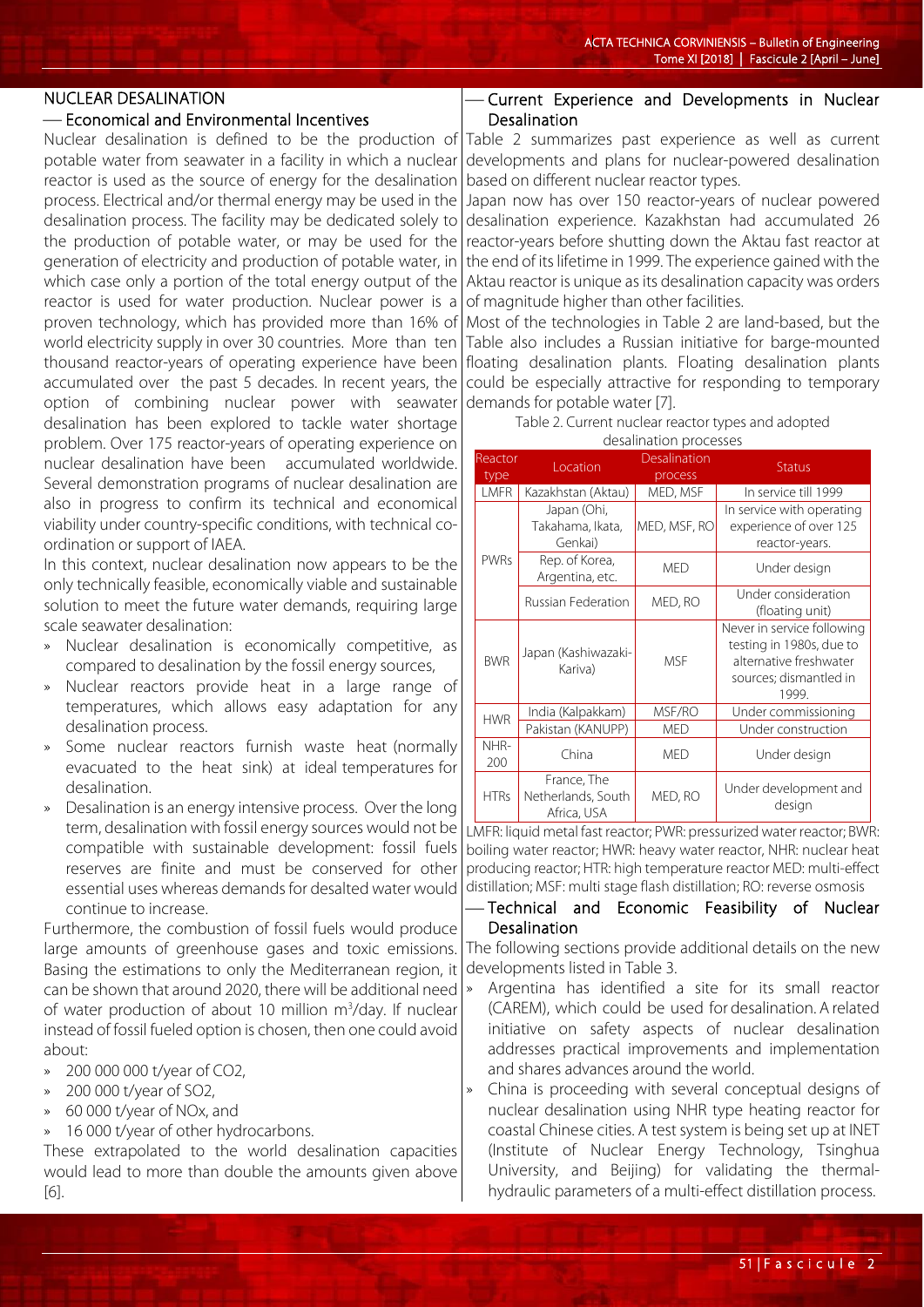- » Egypt has completed a feasibility study for a nuclear cogeneration plant (electricity and water) at El-Dabaa. Construction of a pre-heat RO test facility at El Dabaa is nearing completion. The data generated will be shared with interested Member States.
- France has recently concluded several international collaborations: one with Libya designed to undertake a techno-economic feasibility study for a specific Libyan site and the adaptation of the Libyan experimental reactor at Tajoura into a nuclear desalination demonstration plant using both MED and RO processes in a hybrid  $\frac{1}{2}$ combination. The other collaboration is with Morocco (The AMANE project) for a techno-economic feasibility study of Agadir and Laayoun sites. Under a bilateral collaboration signed between India and France, it has also been agreed that the two partners will collaborate on the development of advanced calculation models, which will then be validated at Indian nuclear installations (the experimental reactor CIRUS and the Kalpakkam plant, with hybrid MSF-RO systems).
- Israel continues to regularly provide technical and economic information on low cost desalination technologies and their application to large-scale desalination plants.
- » Japan continues with its operation of nuclear desalination facilities co-located inside many nuclear power plants.
- The Republic of Korea is proceeding with its SMART (System-integrated Modular Advanced Reactor) concept. The project is designed to produce 40 000 m<sup>3</sup>/day of potable water.
- » Morocco continues the process of establishing an adequate legal and institutional legislative and regulatory nuclear framework while staying abreast of technical developments in general and nuclear desalination.
- » Tunisia has completed its techno-economic feasibility study, in collaboration with France, for the la Skhira site in the southeast part of the country. The final report, presented in March 2005 was very favorably received by the Tunisian authorities who have already announced their willingness to go for the nuclear desalination option.
- » USA will include in its Generation IV roadmap initiative a detailed discussion of potential nuclear energy products in recognition of the important role that future nuclear energy systems can play in producing fresh water.
- » Further R&D activities are also underway in Indonesia and Saudi Arabia. In addition, interest has been expressed by Algeria, Brazil, Islamic Republic of Iran, Iraq, Italy, Jordan, Lebanon, Philippines, Syrian Arab Republic and United Arab Emirates in the potential for nuclear desalination in their countries or regions.
- » India is building a demonstration plant at Kalpakkam using a 6300 m<sup>3</sup>/day hybrid desalination system (MSF-RO) connected to an existing PHWR. The RO plant, with a production capacity of 1800 m /day, was set up in 2004

and is since operating. The MSF plant  $(4500 \text{ m}^3$ /day) is to be commissioned in 2006.

- Libyan Arab Jamahiriya is considering, in collaboration with France, to adapt the Tajoura experimental reactor for nuclear desalination demonstration plant with a hybrid MED-RO system. The MED plant, of about 1000 m<sup>3</sup>/day production capacity, will be manufactured locally.
- » Pakistan is constructing a 4800 m<sup>3</sup>/day MED thermal desalination plant coupled to a PHWR at Karachi. It is expected to be commissioned towards the end of 2006.
	- The Republic of Korea is exploring a possibility of using a co-generating integral type reactor SMART combined with a multi-effect distillation (MED) plant producing 40000 m<sup>3</sup>/day of fresh water. The basic design of 330 MW (th) SMART is completed. In parallel with out-pile tests, a one-fifth scale pilot plant SMART-P is being planned to construct along with a MED unit by 2008.
- » The Russian Federation continues its R&D activities in the use of small reactors for nuclear desalination and has invited partners to participate in an international nuclear desalination project based on a nuclear floating power unit (FPU) equipped with two KLT-40s reactors. The co-generation plant, foreseen for construction in 2006, will be sited at the shipyard in Severodvinsk, Arkhangelsk region in the western North Sea area where the FPU is being manufactured [8].

## ADVANCES IN REACTOR DESIGN FOR NUCLEAR DESALINATION

There are no specific nuclear reactors for desalination. Any reactors, capable of providing electrical and/or thermal energy can be coupled to an appropriate desalination process. These reactors can operate as dedicated systems (producing only the desalted water) or as co-generation systems producing both water and electricity.

Dedicated nuclear systems are considered more suitable for remote, isolated regions. Many developing countries may face both power and water shortages. In this case, IAEA studies have shown that the small and medium sized reactors (SMRs), operating in the cogeneration mode, could be the most appropriate nuclear desalination systems for several reasons:

- SMRs have lower investment costs.
- Almost all SMR concepts appear to show increased availability ( $\geq 90\%$ ).
- » Because of inherent safety features, most SMRS have a larger potential for being located near population centers, hence lowering the water transport costs.

This section is thus mainly devoted to a very brief description of SMRS. These reactors have been discussed in detail in [3]. For the purposes of updating the information, two innovative, generation-4 SMRs (IRIS and ANTARES) are also described. CAREM-D, The NHR-200 and The AP-600 are the most important advanced reactor systems used for modern nuclear desalination plants as described in Table 3.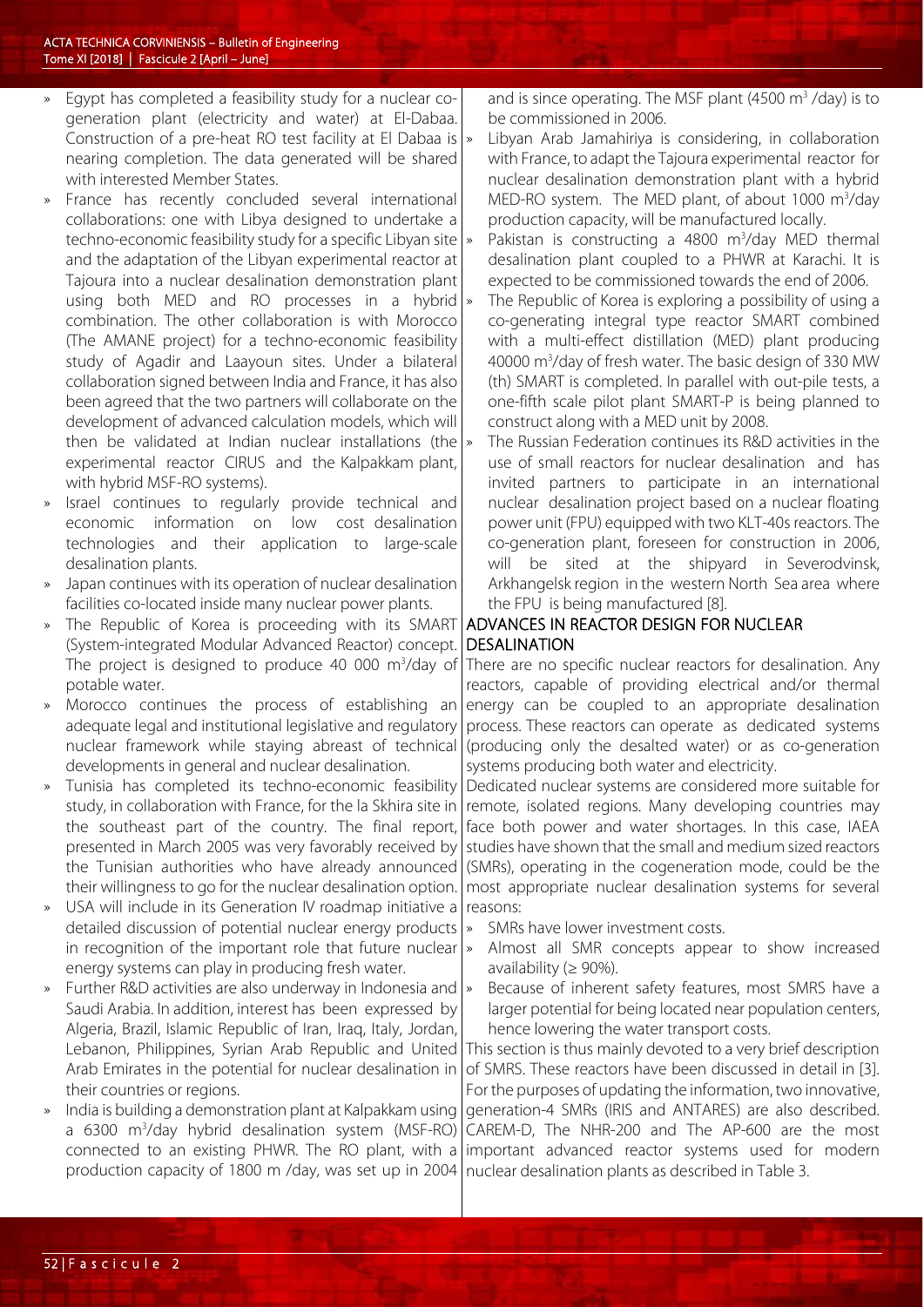| ACTA TECHNICA CORVINIENSIS - Bulletin of Engineering |                                             |
|------------------------------------------------------|---------------------------------------------|
|                                                      | Tome XI [2018]   Fascicule 2 [April - June] |

|                                                 | <b>CAREM</b>        | <b>NHR-200</b>  | AP-600              | GT-MHR*         | PBMR*                          |
|-------------------------------------------------|---------------------|-----------------|---------------------|-----------------|--------------------------------|
| Net thermal/                                    |                     |                 |                     |                 |                                |
| electrical power                                | 100/27              | 200/NA          | 610/1932            | 600/286         | 266/115                        |
| (MW(th)/MW(e))                                  |                     |                 |                     |                 |                                |
|                                                 | Enriched            | Enriched        | Enriched            | Enriched        | Enriched                       |
| Fuel                                            | UO2                 | UO <sub>2</sub> | UO2                 | <b>UO2</b>      | UO2                            |
|                                                 |                     |                 |                     | particles       | particles                      |
| Coolant                                         | Water               | Water           | Water               | He              | He                             |
| Moderator                                       | Water               | Water           | Water               | Graphite        | Graphite                       |
| Coolant circuit                                 |                     |                 |                     |                 |                                |
| pressure (MPa)                                  | 12.25               | 2.5             | 15.5                | 71.5            | 69.6                           |
| Coolant circuit                                 | 284/386             | 153/210         | 288/322             | 493.2/854.<br>6 | 525/892                        |
| in/out temperature                              |                     |                 |                     |                 |                                |
| $(^{\circ}C)$                                   |                     |                 |                     |                 |                                |
| Secondary circuit                               |                     |                 |                     |                 |                                |
| feed water pressure                             | 4.7                 |                 | 57.5                |                 |                                |
| (MPa)                                           |                     |                 |                     |                 |                                |
| Secondary circuit                               |                     |                 |                     |                 |                                |
| feed water (fluid)                              | 200                 |                 |                     |                 |                                |
| temperature (°C)                                |                     |                 |                     |                 |                                |
| Intermediate (or                                |                     |                 |                     |                 |                                |
| tertiary) circuit                               |                     | 3.0             |                     | 7               | 7                              |
| pressure (MPa)                                  |                     |                 |                     |                 |                                |
| Intermediate (or                                |                     |                 |                     |                 |                                |
|                                                 |                     | 135/170         |                     | 100             | 100                            |
|                                                 |                     |                 |                     |                 |                                |
| tertiary) circuit in/                           |                     |                 |                     |                 |                                |
| out temperature (°C)                            |                     | 40              | 40                  | 60              | 60                             |
| Plant life time (years)                         |                     |                 |                     |                 |                                |
| Net thermal/                                    |                     |                 |                     |                 |                                |
| electrical power                                | 743/240             | 330/90          | 2 X 150/35 335/1002 |                 | 600/280                        |
| (MW(th)/MW(e))                                  |                     |                 |                     |                 |                                |
|                                                 |                     | Enriched        | Enriched            | Enriched        | Enriched                       |
| Fuel                                            | Nt. UO <sub>2</sub> | <b>UO2</b>      | UO2                 | <b>UO2</b>      | UO2                            |
|                                                 |                     |                 |                     |                 | particles                      |
| Coolant                                         | D <sub>20</sub>     | Water           | Water               |                 | He                             |
| Moderator                                       | D <sub>20</sub>     | Water           | Water               |                 | Graphite                       |
| Coolant circuit                                 | 10.3                | 15              | 12.7                | 15.5            | 5.5                            |
| pressure (MPa)                                  |                     |                 |                     |                 |                                |
|                                                 | PHWR                | SMART           | KLT-40C             | <b>IRIS</b>     |                                |
| Coolant circuit                                 |                     |                 |                     |                 |                                |
| in/out temperature                              | 249/293.4           | 270/310         |                     | 292/328.4       | 395/850                        |
| $(^{\circ}C)$                                   |                     |                 |                     |                 |                                |
| Secondary circuit                               |                     |                 |                     |                 |                                |
| feed water pressure                             | 4.2                 | 5.2             |                     | 6.4             | (N2/He)                        |
| (MPa)                                           |                     |                 |                     |                 | 5.5                            |
| Secondary circuit                               |                     |                 |                     |                 |                                |
| feed water (fluid)                              | 170                 | 180             |                     | 224             |                                |
| temperature (°C)                                |                     |                 |                     |                 |                                |
| Intermediate (or                                |                     |                 |                     |                 |                                |
| tertiary) circuit                               |                     |                 |                     |                 |                                |
| pressure (MPa)                                  |                     |                 |                     |                 |                                |
| Intermediate (or                                |                     |                 |                     |                 |                                |
| tertiary) circuit in/                           |                     |                 | 130                 |                 | ANTARES<br>(350/800)<br>30/550 |
| out temperature (°C)<br>Plant life time (years) | 40                  | 60              | 40                  | 60              | 60                             |

#### Table 3. Some technical characteristics of different nuclear reactors proposed for desalination [9]

#### TECHNICAL AND ECONOMIC DEVELOPMENTS

Considerable advances have been recently made in several countries on the development of improved or innovative nuclear reactors. These include:

» Advanced PWRs such as CAREM (integral PWR, Argentina), SMART (integral PWR, Republic of Korea), NHR-200 (dedicated heat only reactor, being developed by INET, China), AP-600 (Westinghouse, USA and ANSALDO, Italy) and the barge-mounted KLT-40 class of reactors, derived from Russian Ice-breakers[10].

- » HWRs, being modified for nuclear desalination in India and Pakistan. HTRs such as the GT-MHR (developed by an international consortium, led by General Atomics) and the PBMR (planned to be constructed soon in South Africa by the PBMR Company).
- » Other advanced reactors such as the integral PWR, IRIS (being developed by an international consortium, led by Westinghouse) and the innovative HTR, ANTARES (under development by Framatome, ANP, France)[11,12].

Desalination technologies have, in parallel, also known considerable technological innovations:

- an almost exponential increase in production capacity of the plants: thus, for example, between the years 980 and 2005, multi-effect distillation (MED) unit plant capacities have increased from 1 000 to 31 000 m<sup>3</sup>/day and multistage flash (MSF) unit sizes have increased from 31 000 to 80 000 m<sup>3</sup>/day.
- » choice of high performance materials, (e.g. carbon-steel in place of simple, painted steel), development of high heat transfer alloys for the tubes, increasing use of non-metallic evaporator materials.
- improvement in corrosion resistance (e.g. utilization of anti-scaling organic products in place of conventional acid treatment).
- improvements in availability and thermodynamic efficiencies, due to the incorporation of on- line cleaning procedures.
- » modular construction, with improvements in fabrication procedures, reducing construction lead times.
- » development of efficient and more precise process control systems and procedures.

The most rapid and significant advances have been reported in membrane based processes, in particular reverse osmosis (RO):

- » increase of salt rejection efficiency (from 98 to 99.8 %).
- » increase in permeate flux (86 %).
- enhanced chlorine tolerance.
- » reduction of the costs of cleaning and pre-treatment due to ever increasing resistance against fouling.
- development of longer life membranes.

Many countries have undertaken nuclear desalination studies in their specific conditions. Analysis of the results leads to the following conclusions: Whatever the nuclear reactor, the desalting capacity and the site-specific conditions, nuclear desalination is by far economically the most interesting option as compared to the gas turbine, combined cycle plant as long as gas prices remain higher than about 21 \$/bbl, if nuclear can achieve capital costs at or below the 1500 \$/kWth range. In this context, the IAEA has received 8 reports summarizing site- studies from Argentina (CAREM + RO), China (NHR-200 + MED), Egypt (PWR-1000 + RO, PWR- 1000 + MED), France (PWR-900 and AP-600, coupled to RO and MED, GT-MHR and PBMR, coupled to MED, with waste heat utilization), India (PHWR + MED, PHWR + RO and PHWR + hybrid MSF-RO), Republic of Korea (SMART + MED),